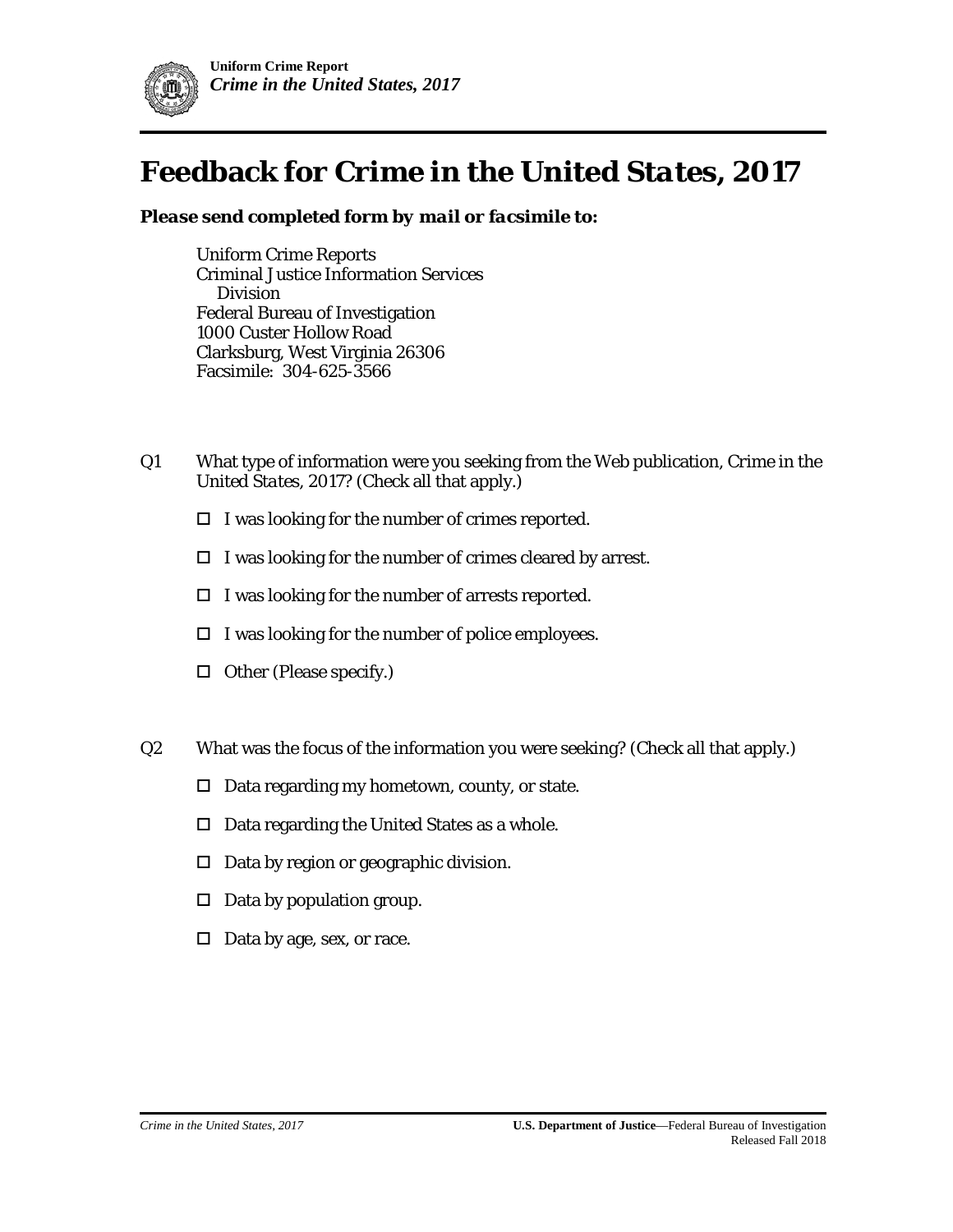- Q3 Did you find the answer to your question(s)?
	- $\square$  Yes.
	- $\Box$  No  $\rightarrow$  [Skip to Q7.]
- Q4 Did you find the number of steps to get to that page to be acceptable?
	- $\Box$  Completely acceptable.
	- $\square$  Somewhat acceptable.
	- $\Box$  Neither acceptable nor unacceptable.
	- $\square$  Somewhat unacceptable.
	- $\Box$  Completely unacceptable.
- Q5 Was the information on that page presented in a way that enabled you to easily locate what you needed?
	- $\Box$  Yes.
	- $\Box$  No  $\rightarrow$  Why? (Please specify.)
- Q6 Did you have to print the page in order to read and understand the information on it?
	- $\Box$  Yes  $\rightarrow$  [Skip to Q8.]
	- $\Box$  No  $\rightarrow$  [Skip to Q8.]
- Q7 Why did you not find the answer to your question?
	- $\Box$  The Uniform Crime Reporting (UCR) Program does not collect what I am looking for.
	- $\Box$  The UCR Program collects the information but does not present it in a manner useful for me.
	- $\Box$  The UCR Program collects the information, but I could not understand it.
	- $\Box$  I am not sure if the UCR Program collects the information I need.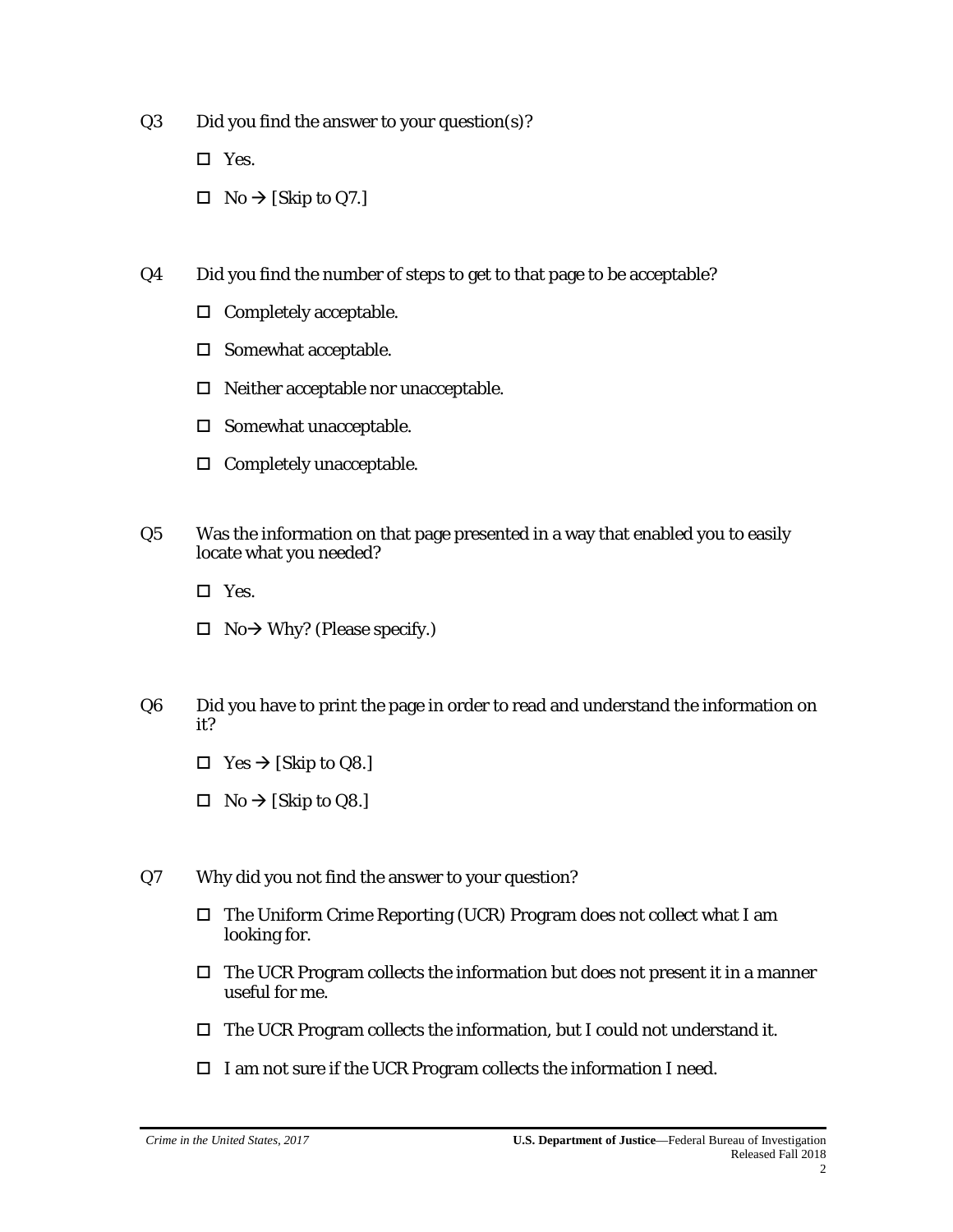- Q8 How did you access the Web publication, *Crime in the United States*?
	- $\Box$  Through a search engine, such as Google or Yahoo!
	- $\Box$  Through the FBI's main Web page at www.fbi.gov.
	- $\Box$  Through an Intranet just for law enforcement, such as the Law Enforcement Online Service of the Law Enforcement Enterprise Portal.
	- Through a Web address I obtained from a press release or other document.
- Q9 Once you accessed *Crime in the United States*, what was the primary method of finding the information you were seeking?
	- $\Box$  I used the quick links on the bottom of the homepage.
	- $\Box$  I used the data table links on the right side of the screen.
	- $\Box$  I used the "Browse by" links on the right side of the screen.
	- $\Box$  I used the links at the top of the page.
	- $\Box$  Other (Please specify).
- Q10 Is this the first time you have sought information from the Web publication, *Crime in the United States*?
	- $\Box$  Yes  $\rightarrow$  [Skip to Q12.]
	- $\square$  No.
- Q11 On average, how often do you use information from *Crime in the United States*?
	- $\Box$  Every day.
	- $\Box$  A few times a week.
	- □ A few times a month.
	- $\Box$  A few times a year.
	- $\Box$  Once a year or less frequently.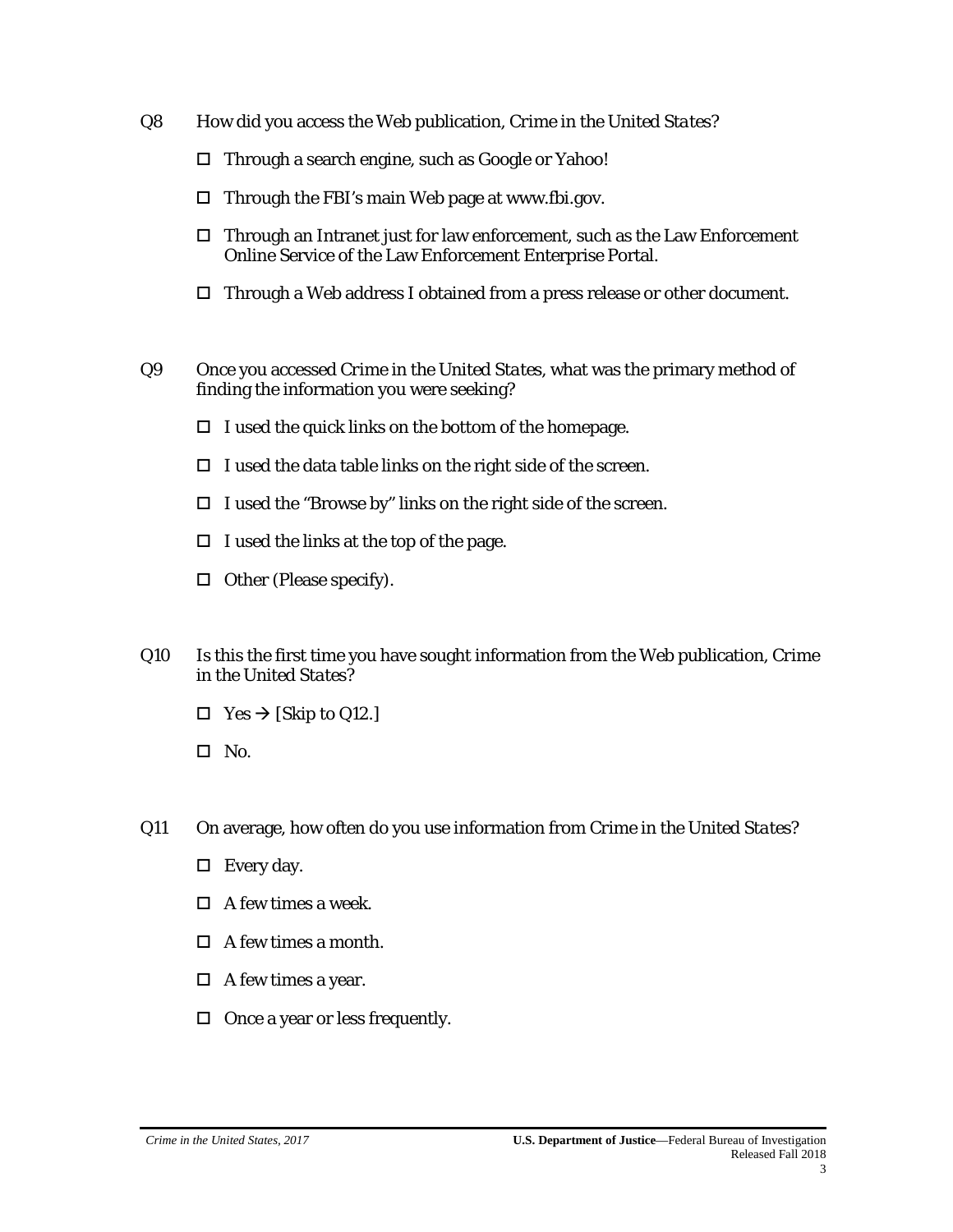- Q12 How much time did you spend with the Web publication, *Crime in the United States,* today?
	- $\Box$  1-2 minutes.
	- $\Box$  3-5 minutes.
	- $\Box$  6-10 minutes.
	- $\Box$  11-15 minutes.
	- $\Box$  16-30 minutes.
	- $\Box$  Longer than 30 minutes  $\rightarrow$  Why? (Please specify.)
- Q13 How does your experience with *Crime in the United States* compare with your experience using other Web sites or Web publications?
	- $\Box$  Very favorable.
	- $\square$  Somewhat favorable.
	- $\Box$  Neither favorable nor unfavorable.
	- $\square$  Somewhat unfavorable.
	- Very unfavorable.
- Q14 Which of the following best describes you as a user of the information in *Crime in the United* States?
	- Analyst/researcher.
	- □ Educator.
	- □ Law enforcement executive.
	- □ Law enforcement officer.
	- Law enforcement planner/researcher/administrator.
	- $\Box$  Legislator/policy maker.
	- $\Box$  Media representative.
	- □ Nonprofit representative.
	- **Q** Private business person.